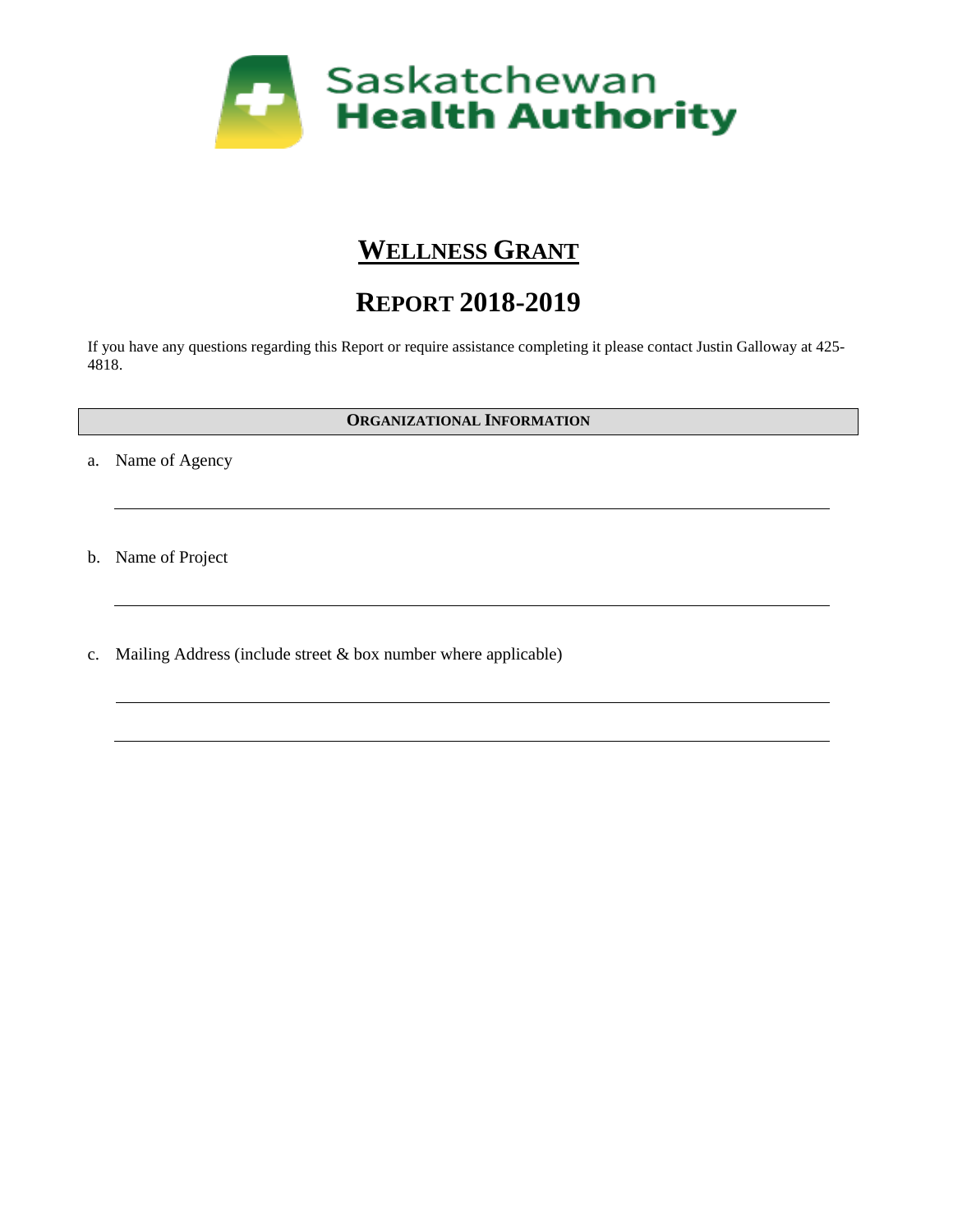#### **1.0 CORE STRATEGIES**

#### a. **Creating a supportive environment (please answer all that apply)**

i.) Describe how your project promoted youth, citizen or community participation/engagement:

- ii.) Describe how your project promoted youth, citizen or community learning:
- iii.) Describe how your project promoted youth, citizen or community action to improve wellness:

#### b. **Strengthening Community Action**

i.) Did your organization strengthen the community's ability to address wellness issues as a result of your project? If so, explain how:

#### c. **Developing Personal Skills**

i.) Did project participants develop new personal or social skills conducive as a result of your project? If so, what were they?:

ii.) Did project volunteers develop new personal or social skills conducive as a result of your project? If so, what were they?: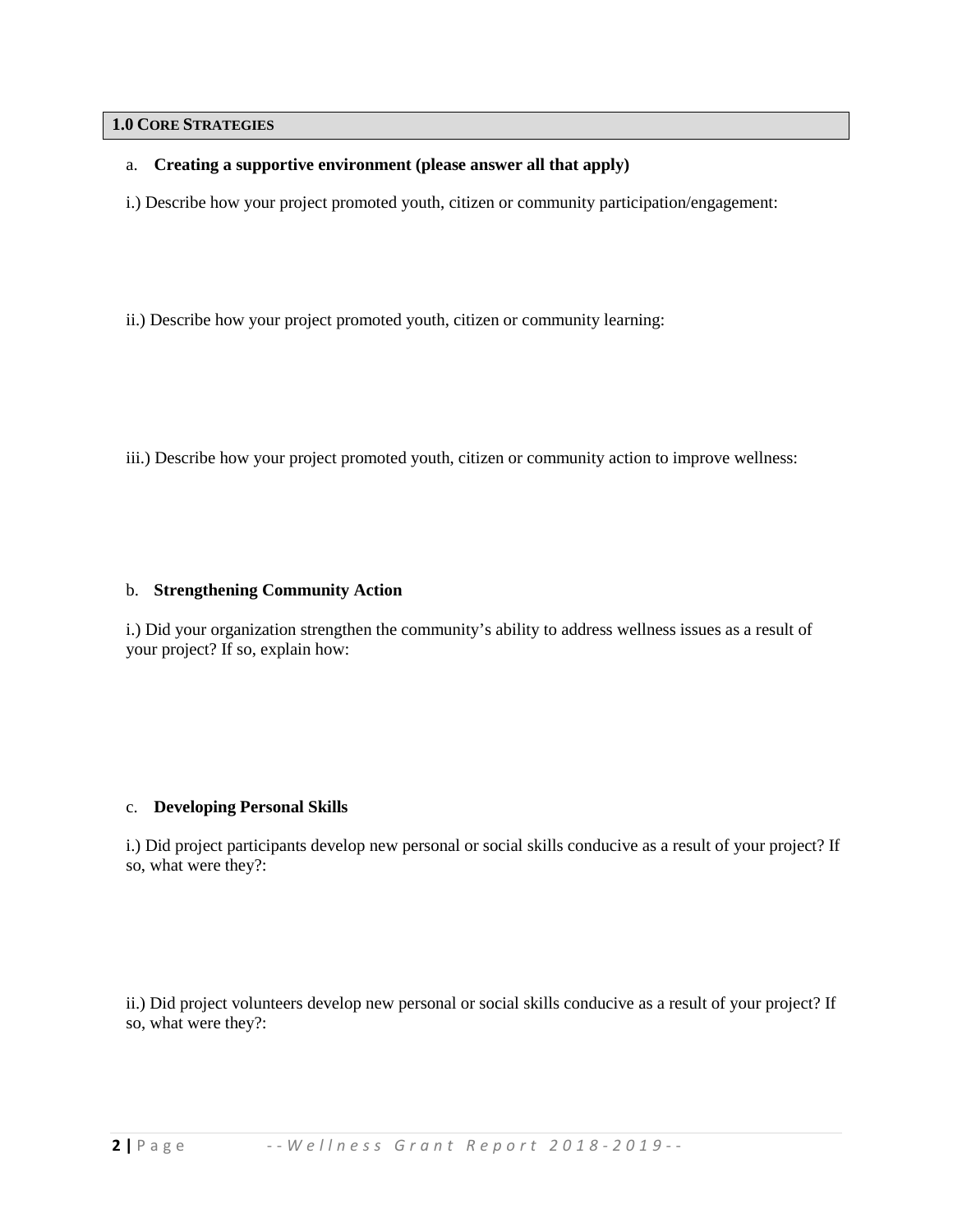#### d. **Wellness Topic/Issue Address**

Please check all wellness elements the project involved and indicate how they were addressed:

\_\_\_ Mental Well-being

\_\_\_ Decreased Substance Use and Abuse

\_\_\_ Accessible Nutritious Foods

\_\_\_ Active Communities

How did your project engage youth in your community?

#### e. **Identification of Wellness Trends and Issues**

Has your organization identified any new issues or strategies to improve wellness in the community during the course of your project? If so, please explain:

#### **2.0 PROJECT PARTICIPATION**

Please provide the number of:

- a. Project participants: \_\_\_\_\_\_\_\_
- b. Volunteers who helped with the project: \_\_\_\_\_\_
- c. Agencies/organizations that assisted with the project: \_\_\_\_\_\_\_

#### **\****Please attach project photos and/or articles you would like to share.*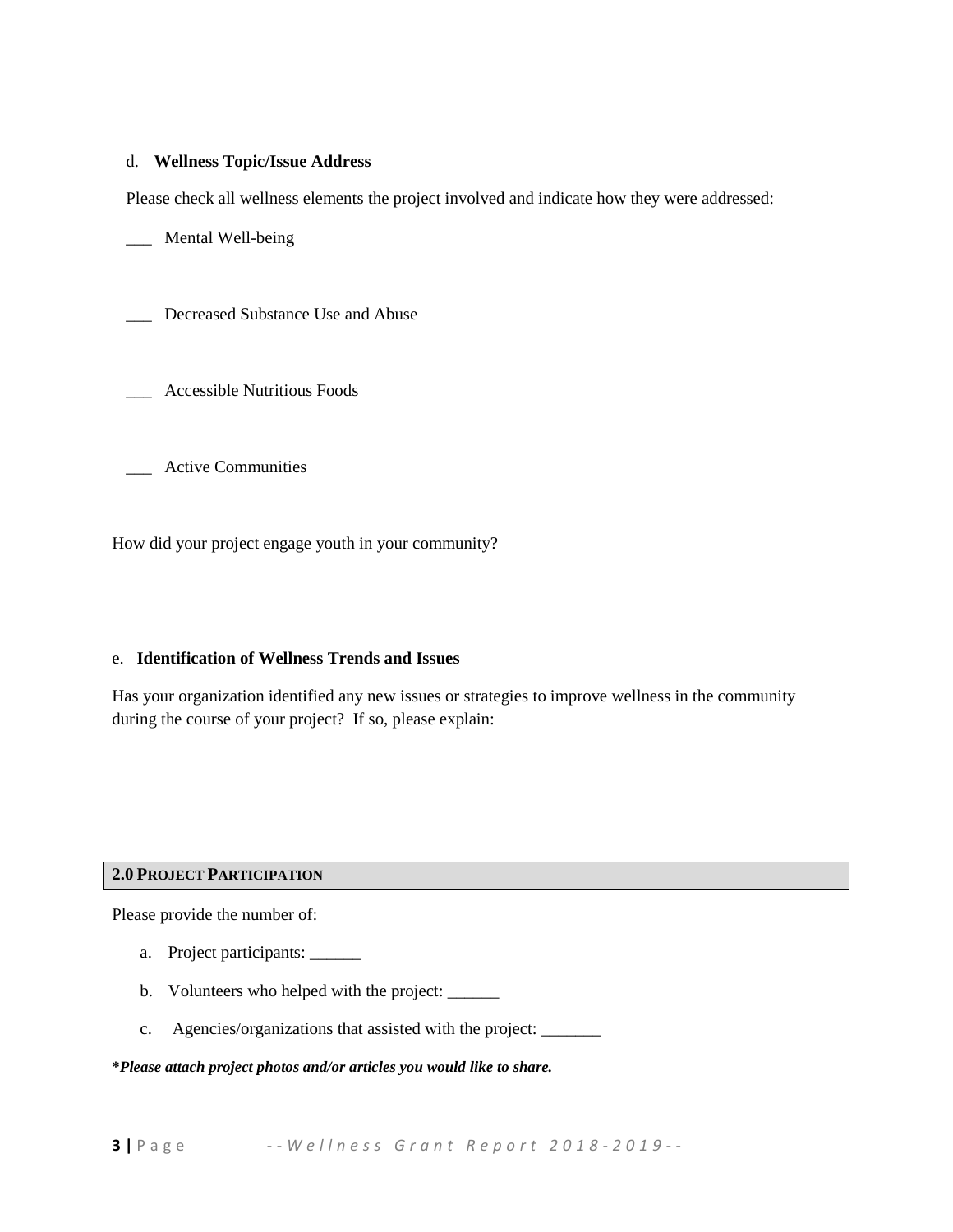### **3.0 PROJECT OUTCOMES & INDICATORS OF SUCCESS**

| <b>Measurement Narrative</b>                                                                                                                                                |                                                                                                                                                                                                                            |
|-----------------------------------------------------------------------------------------------------------------------------------------------------------------------------|----------------------------------------------------------------------------------------------------------------------------------------------------------------------------------------------------------------------------|
| Using the goal and evaluation steps outlined in your 2017-2018 Wellness Grant application, please provide<br>information on the outcome(s) of your project upon completion. |                                                                                                                                                                                                                            |
| <b>SHORT TERM OUTCOMES</b>                                                                                                                                                  | <b>INDICATORS OF SUCCESS</b>                                                                                                                                                                                               |
| Short term outcomes are learnings, behaviours and/or<br>conditions that change in the short term (during or<br>shortly after) a project or program.                         | Indicators of success reflect measurable movement<br>towards the achievement of specific project outcomes.                                                                                                                 |
| You will want to consider what was enhanced, changed,<br>learned, or altered as a result of your project.                                                                   | For example, an indicator for increased knowledge of<br>effective parenting techniques could be, "8/10"<br>participants (parents) are aware of how to utilize<br>reflective listening strategies in their daily routines". |
| For example, a short term outcome for a parenting<br>program might be, "increased knowledge of effective<br>parenting techniques".                                          |                                                                                                                                                                                                                            |
|                                                                                                                                                                             |                                                                                                                                                                                                                            |
|                                                                                                                                                                             |                                                                                                                                                                                                                            |
|                                                                                                                                                                             |                                                                                                                                                                                                                            |